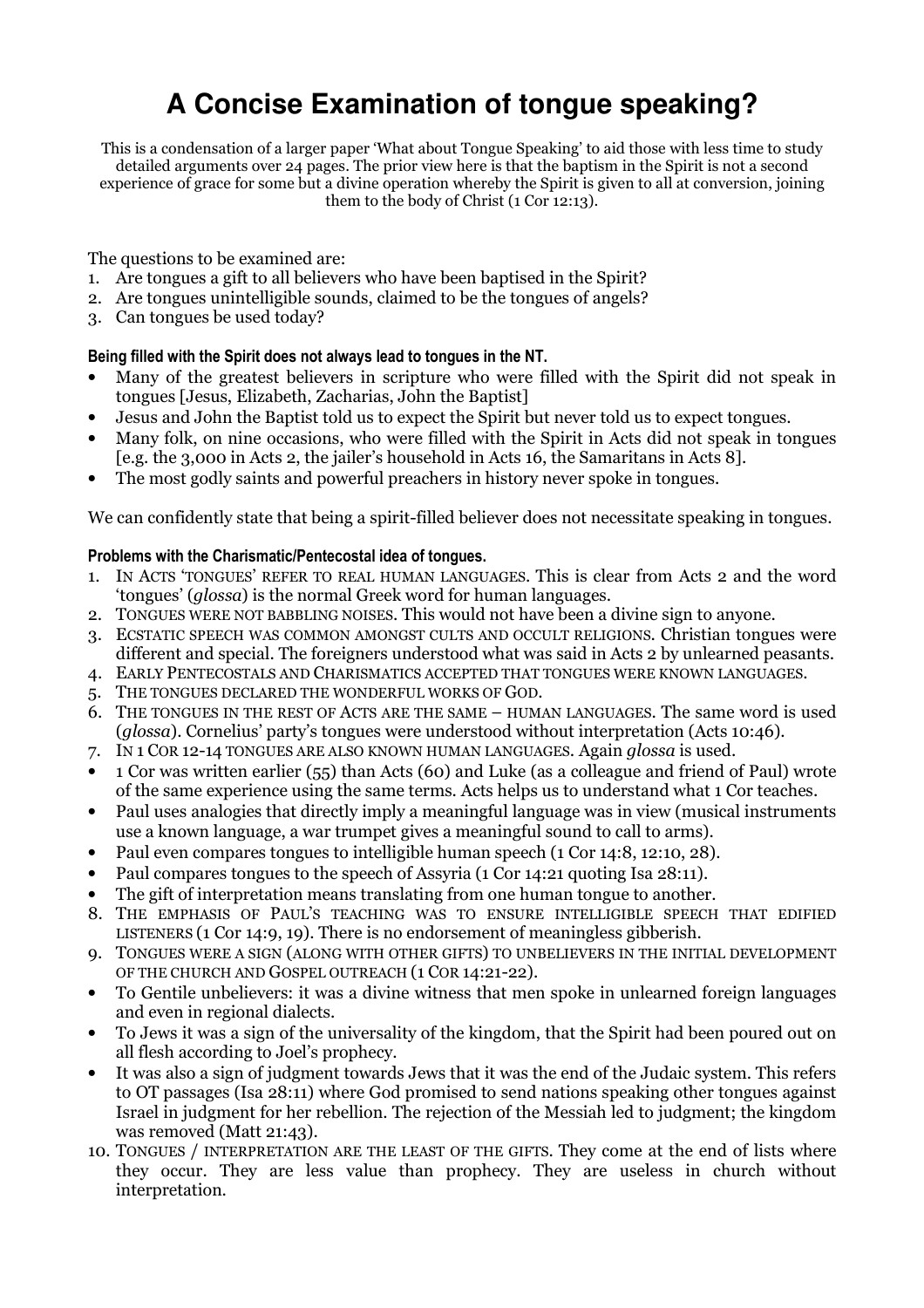- 11. THEY ARE NOT GIBBERISH. 'Mysteries' (1 Cor 14:2) does not refer to unintelligible noises but to hidden truths now revealed in the Gospel (Matt 13:11: 1 Cor 4:1: 1 Tim 3:16: Rm 11:25 etc.).
- 12. THEY ARE NOT ANGELIC LANGUAGES. Why would spiritual beings need a language? When angels appeared to men they spoke the local tongue (e.g. to Abraham or Mary). Tongues cease before the end (1 Cor 13:8) but if there was a heavenly language it would remain forever. In 1 Cor 13:1 Paul is using a hypothetical poetic hyperbole (exaggeration) to make a point. Just as a person cannot understand all mysteries or have all knowledge, he can't speak angelic tongues.
- 13. THOSE SPEAKING WITH TONGUES UNDERSTOOD WHAT THEY WERE SAYING.
- This forms part of the important sign of tongues being a reversal of the judgment at Babel. Babel was judicial sign of tribal dispersal, confusion, separation, and degeneration. The Gospel is announced at Pentecost with a sign of inclusion and universal understanding through tongues instead of confusion.
- It is not said in 1 Corinthians that the speaker did not understand his tongue; the need for interpretation was for the benefit of others.
- The gift of interpretation was necessary since the general meaning was known by spiritual intuition but it would be impossible to translate it exactly as inspired, especially if it were long.
- 1 Cor 14:4 ['if I pray in a tongue, my spirit prays, but my understanding is unfruitful'] does not mean that the speaker did not understand what he said. He did understand in his spirit (which is an organ of knowing), but his intellect was unfruitful in that it did not help others; his understanding bore no fruit; his ministry did no good to others.
- Praying in tongues was not an unconscious act.
- Worship is rational and not passive (Rm 12:1, 'reasonable' = 'logical', 'rational', logikos). God does not give gifts to be used in meetings that promote irrationality. In 1 Cor 14:16-17 the tongue-speaker knew rationally that he was giving a blessing and giving thanks.
- 14. TONGUES ARE NOT SPECIFICALLY FOR PERSONAL EDIFICATION. All spiritual gifts are given for the edification of others in fellowship, never for personal use (1 Cor 12:7, 24-25). In 1 Cor 14:4 Paul is being sarcastic; here tongues are being used for personal enjoyment (or even status) instead of what they should have been used for. Paul is very critical of the use of tongues in Corinth since they were not edifying others. Tongues used without love for others are a useless noise (1 Cor 13:1). If tongues were primarily for personal use then all should have them, but all didn't (1 Cor 12:30). Either tongues are not for personal use or God has let many people down!
- 15. Babbling or unintelligible gibberish is forbidden in prayer (Matt 6:7 'repetitions' is literally 'babbling', i.e. battologeo = 'to stammer', 'to prate', 'to babble', 'to repeat the same words over and over'). This is a very important argument against personal tongue speaking.
- 16. Linguistic professors have studied Charismatic tongues carefully and declared that these tongues are not languages but 'linguistic nonsense' – and thus are not Biblical.
- 17. Tongues, as the speaking of babbling nonsense, are evidenced in many false religions, occult groups and heretical sects; for example: witchcraft, Mormons, the original JWs, Roman Catholic mystics, Islamic Sufis, aboriginal shamanism (witchdoctors), certain Hindu sects, some Buddhist cults; Edward Irving's 19<sup>th</sup> century church and even Innuits. Indeed this type of tongue-speaking is a central feature of satanic works.

We can, therefore, affirm that tongues are not unintelligible noises, are not angelic languages and are not for personal use. If modern tongues are not human languages then they are false. If they are false, they are satanic.

#### The methods of generating / receiving tongues in Charismatic circles are unbiblical.

- Psychological manipulation is always present with instructions to force tongues out irrationally without thinking. No apostle ever used such methods.
- Patients suffering from brain disorders (e.g. trauma, tumours, stroke) as well a those suffering from schizophrenia can produce exactly the same speech patterns as those speaking in tongues. Whenever conscious control is by passed, either through injury, degeneration or choice, the same speech patterns are produced. This is why most tongues fit into a very few stereotypical types, and disciples copy them. Many ex-Charismatics have stated that they copied the sounds.
- Spiritual gifts are given upon God's sovereignty (1 Cor 12:11) not by man's desire or efforts. Men cannot force God to give them a gift by tarrying, having hands laid on them, constant prayer, trying to speak babbling noises, falling over etc.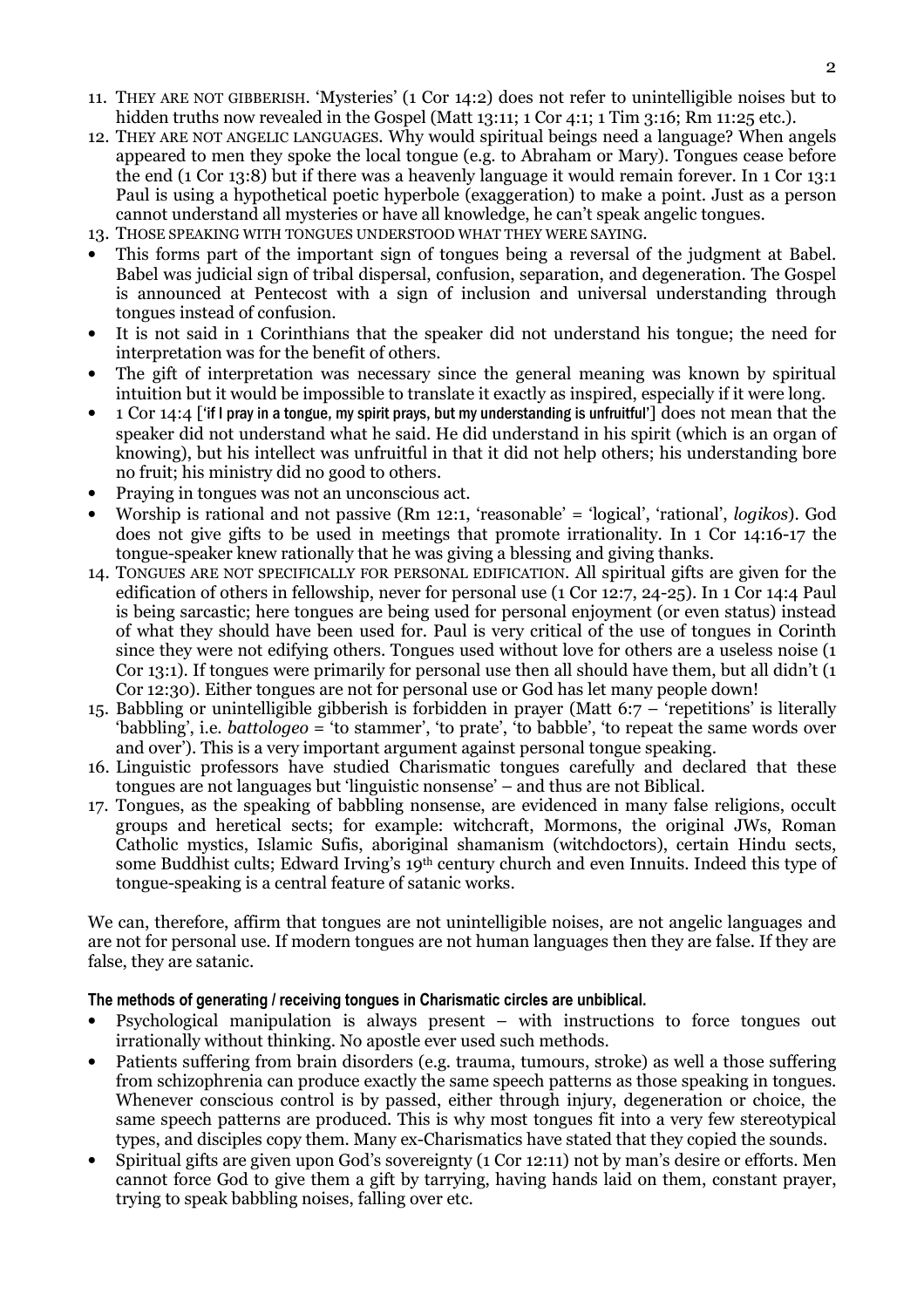• There is no command to speak in obscure sounds unknown to men; indeed the reverse is the case, we are to speak clearly that which is understood for building each other up.

## The focus on tongues is opposed to the emphasis of the Holy Spirit.

The emphasis of 1 Cor 12 is a balance of various gifts to edify the body. Not all have the same gift. A variety is necessary for the proper function of church life. The Charismatic emphasis that all should have tongues and possibly prophecy but tfew will have other gifts, is unbiblical. The claim that everyone should seek tongues is the opposite of Paul's command to desire the best gifts not the least (1 Cor 12:31). Paul stated that he would rather speak five understandable words than 10,000 words in an unknown tongue in a meeting (1 Cor 14:17-18). This is tantamount to saying that tongues are worthless in church – this is because they were a sign to outsiders and of little value in meetings.

## The utterances in Charismatic circles have no self-authentication and are not tested.

- Why does everyone in Charismatic meeting simply accept that a tongue is divine?
- Why is it not tested as all things are commanded to be (1 Thess 5:21)?
- Pagans utter tongues and they are common in occult groups.
- Tongue speakers in Charismatic churches have been disfellowshipped for gross sin in the past, and clearly some were unsaved people – what tongues were they speaking when they were in church?
- Christians can fall and speak satanic things (Matt 16:23).
- Apparent Christians can be unsaved people even though they perform miracles and prophesy (Matt 7:21-23).
- Paul warns that only tongues from God are safe, others can be blasphemous (1 Cor 12:1-3). John demands that we test the spirits for the same reason (1 Jn 4:1). But Charismatics never test tongues. Blasphemy could be being tolerated all the time in meetings (I believe it is – since genuine tongues have now ceased see later).

#### The command to always interpret tongues is often violated by Charismatics.

- For example: in a meeting when no one interprets; when people speak in tongues quietly in worship; when singing in the Spirit; when people are baptised in the Spirit; when spoken in private devotions.
- The apostolic instruction is that only one person interprets (*heis* = 'one'; it is not *tis* = 'a certain one, someone') even if two or three speak in tongues (1 Cor 14:27-28).
- These verses also teach that the knowledge of an interpreter being present was necessary before anyone spoke in tongues to ensure edification ['if there is no interpreter, let him keep silent'].

#### The defence of tongues by Charismatics is unbiblical.

- Charismatics do not properly expound 1 Cor 14, since it would destroy their position.
- They cherry pick verses out of context, such as 1 Cor 14:4, 5, 18 and 39 for support; but verses 4 and  $\overline{5}$  are followed by a 'but' while verse 18 (with 19) is followed by a 'yet'. Only verse 39 is positive, but even this means 'don't prohibit them altogether' (since some sober Corinthians had demanded this due to the abuses). Thus Paul's warnings about tongues abuse are used as support for emphasising them.
- The meanings of Greek words, such as *qlossa* ('tongues') or 'mysteries' are completely ignored.
- They fail to show the absence of mention in the rest of the NT and the later lists of gifts.
- No one explains that false religions and occult groups use this gift in the same way, generated by the same methods, and uttered in similar sounds.
- Often, the chief Charismatic support is anecdotal stories about people who came into this gift.

#### Tongues have ceased.

• In 1 Cor 13:8 the word for tongues ceasing is different to that applied to prophecies and knowledge. Prophecy and knowledge end (katargethesontai) at the close of the age when the consummation of the kingdom (the perfect, v10) comes. However, the Greek form shows that tongues will have ceased by themselves before this time (pausonta). This is why tongues are not mentioned in verses 9 and 12 because they have already vanished.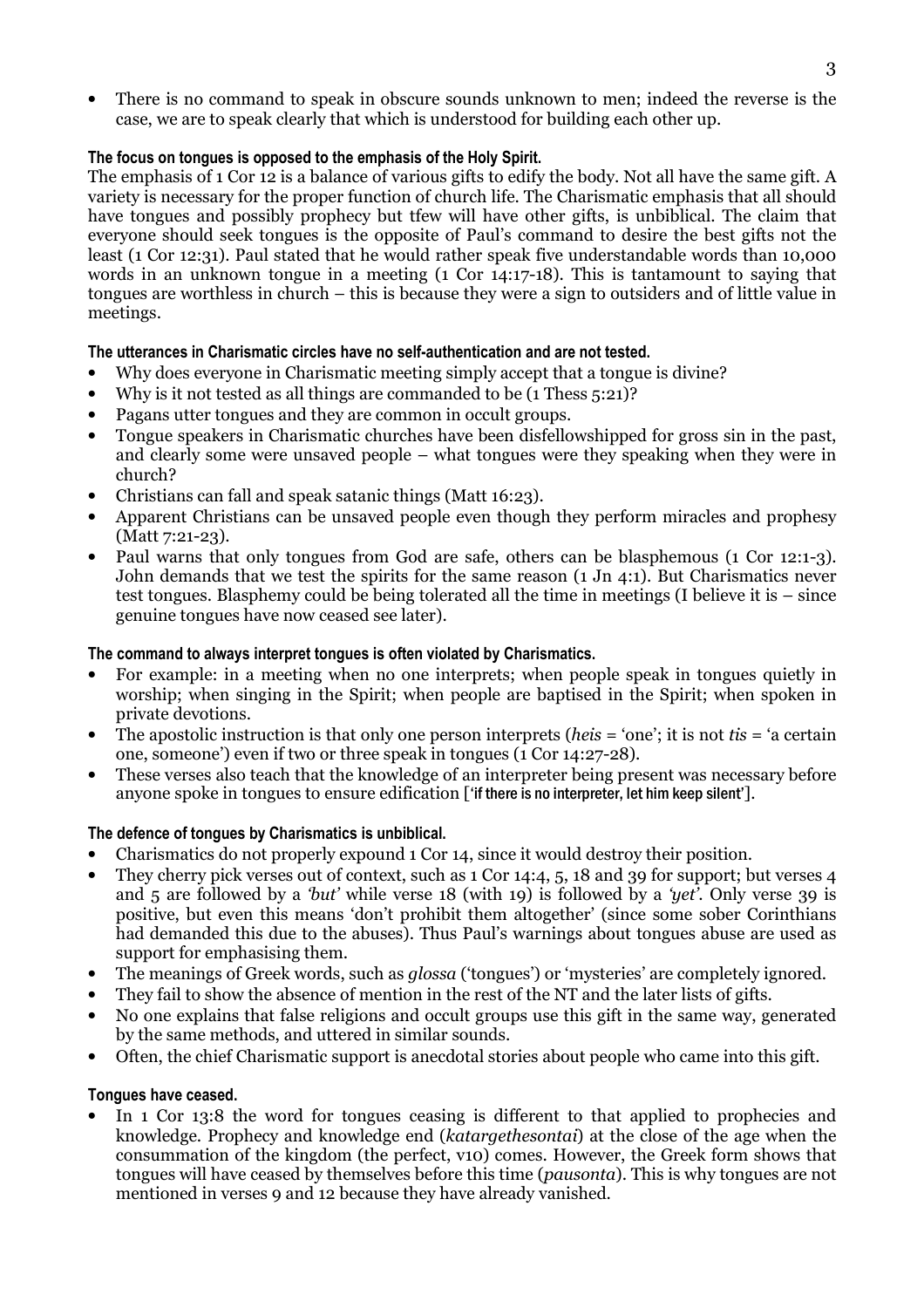- Thus when tongues stop in history, they have ceased forever. Greek scholar AT Robertson says, 'They shall make themselves cease or automatically cease of themselves.'
- This happened by 100 AD or earlier, probably around 70 AD when Jerusalem and the temple were destroyed. Since their primary purpose was as a sign to Jews, when Judaism was finished they had no purpose any more.
- The church fathers state that tongues had ceased by their time except in heretical ecstatic sects.
- The first letter to the Corinthians is amongst Paul's earliest, and the book of Acts appeared shortly afterwards written by Luke, Paul's fellow worker. Paul does not mention tongues in his later letters to other churches; neither are they mentioned by James, Peter, John or Jude.
- Manifestation of tongues in subsequent history were all in aberrant groups: Catholic mystics, Anabaptist fanatics, the heretical Shakers, the Mormons, the Irvingites etc.

#### What about Paul's encouragement of tongues? [1 Cor 14:5, 39]

- 1. This would only apply to genuine tongues (human languages not gibberish).
- 2. It would only apply to the time when they were in use, for the formation of the church in the 1<sup>st</sup> century.
- 3. Paul's regulations in 1 Cor 14 would have to apply.
- 4. In 1 Cor 14:5 [I wish you all spoke with tongues] it is possible that Paul is speaking ironically (as he does elsewhere). Firstly, he knew that all would not speak in tongues and stated that we should desire the best not the least gifts. Secondly, he is saying that if everyone spoke in tongues (not in church at the same time) there would be no status problem, i.e. some thinking that they were better than others since they had an obvious gift.
- 5. It also appears likely that some sober members of the church had called for the prohibition of tongues as a result of the chaos caused by multiple, un-translated utterances. While Paul agrees that this is wrong, he says in verse 39 that they should not be forbidden. Since the gifts were divinely given, they should not be prohibited, just practised correctly.
- 6. The modern practice of speaking unknown gibberish would have been condemned by Paul and the Corinthians as pagan babble. This cannot be applied to Paul's encouragement in verses 5 and 39.
- 7. So, the encouragement for all to speak in tongues is part of this initial phase in which the Corinthians were, more than usual, abundantly supplied with supernatural gifts (1 Cor 1:5-7), though these did not aid their spiritual maturity. If tongues were to be encouraged in all churches for all time, there would have been teaching and exhortations on them in other letters. When Paul talks about the equipping of the saints through gifts in Ephesians there is no mention of tongues; when talking about the service of gifts in Romans, tongues are absent – but he does emphasise prophecy, teaching and exhortation (Rm 12:ff).

#### Singing in the Spirit (1 Cor 14:13-16)

- 1. This cannot be singing in gibberish or unintelligible speech (if it is singing a tongue) since we have proved that tongues were real languages. We are told not to allow chaos and disorder in a meeting, but if everyone sung in a genuine tongue, it would be a cacophony of a multitude of human languages all sung at once. This cannot be what Paul is implying since it would deny his own commands. Indeed, he introduces this with, 'what is it then', i.e. what is the conclusion of his previous argument? It is nonsense to suggest that after emphasising intelligible speech he then suggests singing babble.
- 2. It is not a corporate hymn sung in unison. Paul says 'I will sing', not 'we will sing'. Just as tongues-speaking was individual, so singing with spirit must be individual.
- 3. 'Sing' (psalo) primarily means 'to sing a song of praise' in the NT and singing must benefit others (Eph 5:19; Col 3:16). The Charismatic practice is not singing a song of praise at all, but rather improvised sound-making in harmony with others. Most people ungifted in song or music will simply utter one note, use sound words or speak in tongues on one note as in a chant. This is chanting like the oriental chanting of a mantra rather than singing a song. Singing in the Spirit is the Charismatic characteristic that bears the closest comparison to obvious occult practices. It follows no scriptural norms but very closely mimics pagan chanting.
- 4. The best interpretation is that singing in the spirit is one person singing a spontaneous, improvised song given by the Spirit to praise God and edify the brethren. There is no suggestion that this was in a tongue; but if it was (based on 1 Cor 14:14) then it had to be interpreted.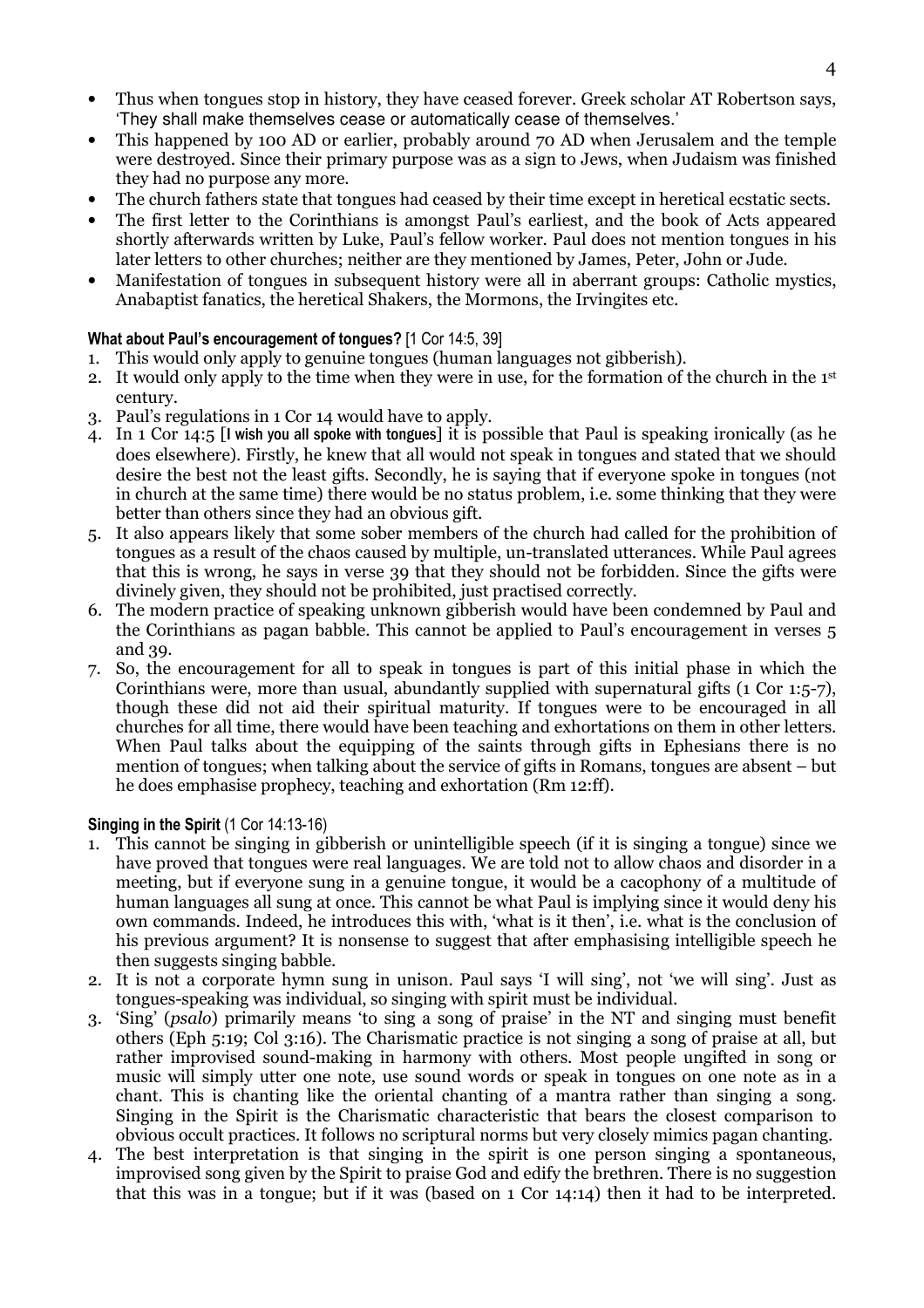However, praying in the Spirit is more likely praying in the power of the Spirit as in Eph 6:18 and Jude 1:20; therefore singing in the Spirit is singing under the power and inspiration of the Spirit.

- 5. Multiple singing in tongues is condemned just as multiple speaking in tongues was condemned (1 Cor 14:23, 27).
- 6. There is no evidence here for the practice (pagan in origin) of a corporate, improvised series of sung unintelligible tongues around a musical keynote.

#### Summary of indisputable facts

- 1. Tongues are human languages given by divine inspiration.
- 2. Tongues are not gibberish (unintelligible sounds).
- 3. Tongues are not angelic speech.
- 4. The tongue speaker understood his tongue in his spirit.
- 5. Interpretation is a translation of the foreign tongue into the local language.
- 6. Tongues declared the wonderful works of God, usually in prayer form.
- 7. Tongues are a sign to unbelievers; they are not primarily for use in the church.
- 8. This sign to unbelievers is foremost towards Israel as a sign of judgment and as proof that the Spirit has been outpoured on all nations.
- 9. Tongues must not be centred on and are of much less importance than teaching gifts.
- 10. Tongues cease on their own long before the cessation of other spiritual gifts.
- 11. Tongues are not mentioned in the NT outside of Mark, Acts and 1 Corinthians all early books. The passage in Mark 16:9-20 is of very dubious authenticity. If it is accepted as genuine, the tongues must accompany drinking poison and picking up snakes. No one thinks this is viable (except some fanatical Pentecostal sects where over 60 people have died from snakebite).
- 12. Tongue-speaking was said to have died out by the post-apostolic fathers.
- 13. Pagan religions and occult groups speak/sing in tongues as gibberish.

#### Conclusion

The apostles never mention tongues in their letters outside 1 Corinthians. If tongues are vital for personal edification, as Charismatics insist, then why are there no instructions about them in all the other letters (which are full of instructions on the devotional life)? No other book encourages their use, either personally or in meetings. The sign of tongues was relevant to the early part of church history, as a sign to Gentiles and particularly Jews, that God's kingdom was amongst them.

The Charismatic version of tongues as unintelligible noises is to be condemned. Genuine tongues (languages) are not for believers in any case, but are for convincing unbelievers, 'tongues are for a sign, not to those who believe but to unbelievers (1 Cor 14:22). They are an unusual occurrence that primarily points to the opened door of salvation to all nations. Why highlight this gift today in church since it is not primarily for the benefit of believers? Why make it a central feature?

Charismatic claims that tongue-speaking brings spiritual power, is vital for private devotions, is essential for a daily walk with God, is necessary for walking in the Spirit, have absolutely no Biblical basis at all. Paul never says that tongues are a doorway into a better spiritual experience. Centring an experience on them is utterly opposed to Paul's teaching that they are the least of the gifts (even if they were not obsolete today).

Consider the danger of the Charismatic/Pentecostal position – they teach that the tongue by-passes the mind and is not understood in any way by the speaker (not even spiritually). They teach that the utterance is an unintelligible sound (claiming it is angelic). They teach that this gives the speaker a good feeling inside that edifies him – though he knows not why. They teach that the interpretation is the essence of what was said, not what was actually and exactly said. All this is mystical nonsense and enables anyone to say anything and then someone to interpret it as anything. This is just what occult groups do. This is a recipe for disaster.

Note that the late appearance of tongue-speaking in the modern church correlates with a number of degenerative factors in religion and world history such as: liberalism, evolution, modernism, scientism, humanism, atheism, many cults and sects appearing, re-emergence of witchcraft and magic, popularity of Eastern religions, growth of paganism, hedonism, New Age and its precursors